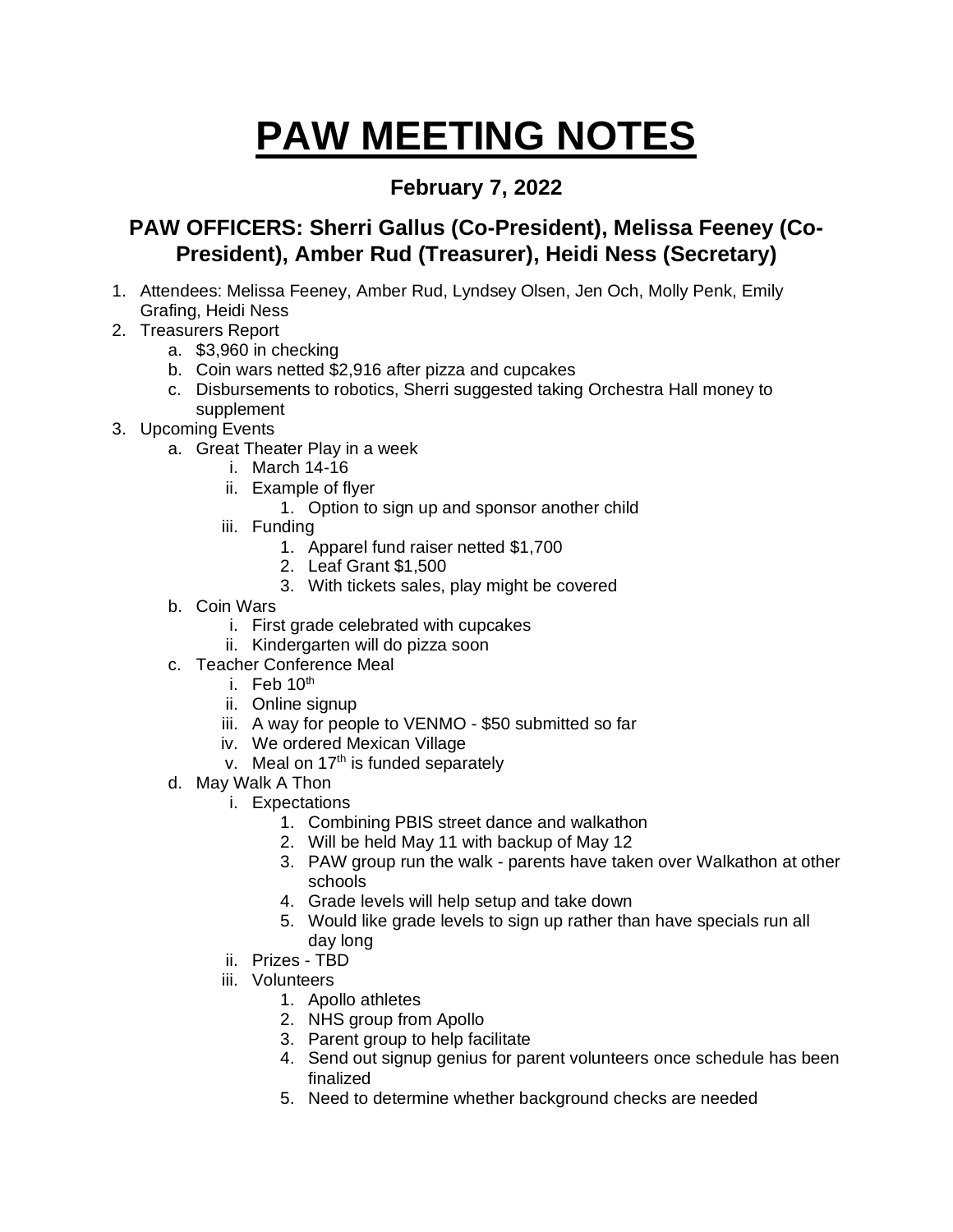- iv. Scheduling
	- 1. Molly to discuss with Derek the best way to schedule
	- 2. Jill Adelman-Weis and Melissa Jongeward may be able to help with scheduling
	- 3. For other events, teachers did not sign up, Derek just told teachers to come out at a certain time
- v. Activities
	- 1. Splatter art station?
	- 2. PBIS street dance
	- 3. In past there has been:
		- a. Parachute
		- b. Obstacle course
		- c. Soccer
	- 4. Need something that will accommodate a lot of kids at once
	- 5. Each grade would have a certain timeslot, with classes rotating through different stations
	- 6. Trevor can help with activities ideas
	- 7. Lyndsay will also see if Ryan has any insight
	- 8. Spring carnival night different event, after school and outdoors
- vi. Envelopes
	- 1. Jen is going to design envelopes
	- 2. No firm due date but the sooner the better
	- 3. Not meeting again until April
	- 4. Sherri has an example that can be used for starting point
	- 5. Envelope will include boxes for payment type: cash, check, VENMO
	- 6. Kids start collecting donations a couple weeks before the event
- vii. Incentive to participate
	- 1. Not a competition like coin wars
	- 2. In years past, top earners have had an opportunity to throw pie at the principal or have lunch with principal
- e. Future Fundraising
	- i. Corporate Sponsors
		- 1. Sherri and Melissa both drafted a letter that can be used for soliciting corporate sponsors
		- 2. How to distribute?
			- a. Most successful when you have a connection
			- b. Send out via Westwood facebook page and SeeSaw
			- c. Abby or Sara could assist, would just need to know exactly what to say
				- i. Do you or someone you know have a connection that would be interested in supporting Westwood?
		- 3. Who was involved in getting sponsors last year?
			- a. Sarah Carlson
			- b. Trevor Marohl
		- 4. Good to push for sponsors in Spring
			- a. Minimum of \$500 per business
			- b. How many are we hoping to get? At least 6
			- c. \$3,100 for shirts last year for 550 shirts
	- ii. Do we want to do Believe Fund raiser again?
		- 1. Yes!
		- 2. Brought in \$5,000 this year